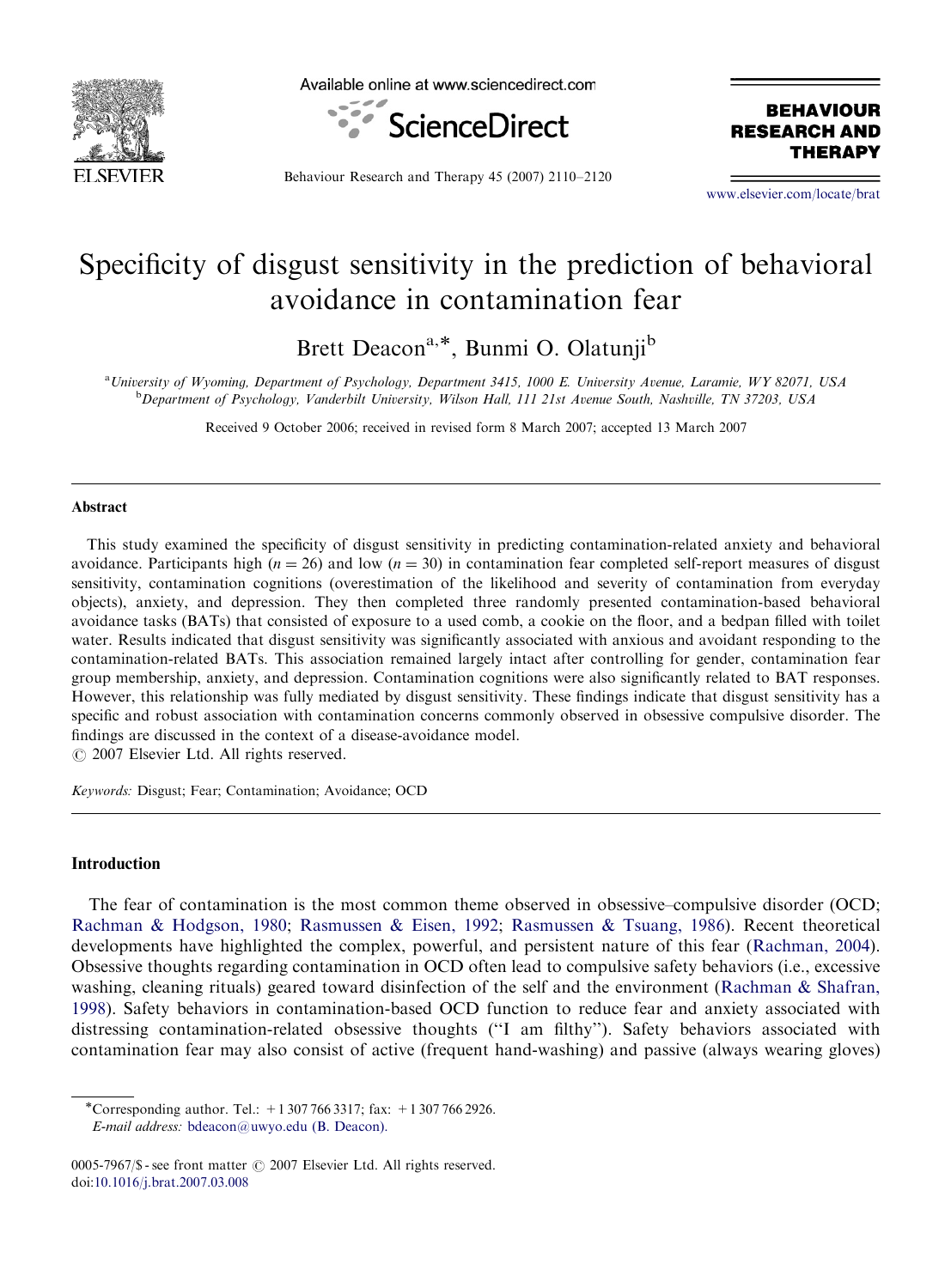avoidance strategies that function to prevent contact with potential contaminants. Safety behaviors in contamination-based OCD are likely related to overestimation of vulnerability to contaminants (i.e., dirt, germs, bacteria) and fear of rapid, spreading infection following contact with contaminants ([Rachman, 1994](#page--1-0); [Riskind, Abreu, Strauss,](#page--1-0) & [Holt, 1997;](#page--1-0) [Tolin, Worhunsky,](#page--1-0) & [Maltby, 2004\)](#page--1-0).

The complexity and enduring nature of contamination fear has led to renewed interest in identifying factors that contribute to its development and maintenance ([Rachman, 2004](#page--1-0)). Evidence suggests that specific cognitive vulnerability factors, such as the propensity to overestimate threat, may contribute to the onset of OCD [\(OCCWG, 2001\)](#page--1-0). Thus, the tendency to overestimate the likelihood (''I will get sick if I don't wash my hands") and severity ("if I get sick I will die") of contamination may contribute to contamination-based OCD. Although contemporary models highlight the regulation of fear and anxiety and specific cognitive vulnerabilities in the development of contamination fear, recent theoretical and research developments suggests that disgust may also contribute to the fear of contamination ([Olatunji & Sawchuk, 2005](#page--1-0); [Woody](#page--1-0) & [Teachman, 2000](#page--1-0)).

Disgust, as a basic emotion, elicits a reliable physiological response, facial expression, and withdrawal/ avoidance pattern [\(Olatunji](#page--1-0) [& Sawchuk, 2005;](#page--1-0) [Rozin](#page--1-0) & [Fallon, 1987\)](#page--1-0). The adaptive function of disgust is to protect the organism from contact with contaminated stimuli ([Izard, 1993](#page--1-0)). Thus, it was proposed that disgust may contribute to the etiology of contamination fear in OCD [\(Phillips, Senior, Fahy,](#page--1-0) & [David, 1998;](#page--1-0) [Power](#page--1-0) & [Dalgleish, 1997\)](#page--1-0). Correlational studies have found support for this claim as measures of the general propensity to experience disgust (i.e., ''disgust sensitivity'') have been repeatedly shown to correlate with measures of contamination fear [\(Olatunji, Sawchuk, Lohr, & de Jong, 2004;](#page--1-0) [Olatunji, Williams, Lohr,](#page--1-0) & [Sawchuk, 2005](#page--1-0); [Sawchuk, Lohr, Tolin, Lee, & Kleinknecht, 2000](#page--1-0); [Schienle, Start, Walter,](#page--1-0) [& Vaitl, 2003\)](#page--1-0). Disgust also appears to predict contamination fear over and above anxiety and depression (e.g., [Mancini, Gragnani,](#page--1-0) & [D'Olimpio,](#page--1-0) [2001;](#page--1-0) [Olatunji, Sawchuk, Arrindell,](#page--1-0) & [Lohr, 2005;](#page--1-0) [Thorpe, Patel,](#page--1-0) [& Simonds, 2003](#page--1-0); [Tolin, Woods,](#page--1-0) & [Abramowitz, 2006\)](#page--1-0). One study examining disgust in patients with OCD found that OCD washers showed significantly higher disgust levels than non-anxious controls, and marginally higher disgust levels than a sample of non-washing OCD patients ([Woody](#page--1-0) & [Tolin, 2002](#page--1-0)).

The relation between disgust and contamination fear may be innate as OCD patients with contamination concerns often describe threat-relevant objects as ''disgusting'' rather than ''frightening'' ([Sieg](#page--1-0) & [Scholz, 2001](#page--1-0); [Tolin et al., 2004\)](#page--1-0). The function of disgust in contamination fear has been described in the context of a diseaseavoidance model given that disgust serves the adaptive function of preventing disease acquisition through avoidance of contact with and subsequent infection by contaminants ([Matchett](#page--1-0) & [Davey, 1991;](#page--1-0) [Ware, Jain,](#page--1-0) [Burgess, & Davey, 1994](#page--1-0)). However, evidence for this model is largely limited to correlational studies of selfreport data. In efforts to extend the findings derived from self-report measures, neuroimaging studies have also begun to implicate disgust in contamination based OCD [\(Husted, Shapira, & Goodman, 2006](#page--1-0); [Phillips et al.,](#page--1-0) [2000;](#page--1-0) [Stein, Liu, Shapira, & Goodman, 2001\)](#page--1-0). For example, [Shapira et al. \(2003\)](#page--1-0) found that whereas brain activation during a threat-inducing task was similar across participants with OCD and healthy volunteers, the pattern of activation during a disgust-inducing task was significantly different in OCD subjects, including greater increases in the right insula, parahippocampal region, and inferior frontal sites.

Few studies have attempted to extend findings derived from self-report measures regarding the disgust–contamination fear relation to behavioral measures. In one study, [Tsao and Mckay \(2004\)](#page--1-0) compared contamination fearful, high-trait anxiety, and low trait anxiety participants on six different behavioral avoidance tasks (BATs) corresponding to six domains of disgust (food, animals, body products, body envelope violations, death, and sympathetic magic). The authors reported that the contamination fearful group was more avoidant than the high trait anxiety group on the animal and sympathetic magic BATs and more avoidant than the low-trait anxiety group on the food, animal, body envelope violations, and death BATs. Similarly, [Olatunji, Lohr, Sawchuk, and Tolin \(2007\)](#page--1-0) found that high contamination fearful participants demonstrated less compliance and less approach behavior than low contamination fearful participants on a series of eight disgust BATs. Furthermore, disgust emerged as a mediator of avoidance on the BATs among high contamination fearful participants.

Although there is mounting evidence in the literature implicating disgust in contamination fear, there are few experimental examinations of this relationship. Furthermore, there is a need for additional studies that examine the extent to which potential third variables (i.e., anxiety, depression) explain the